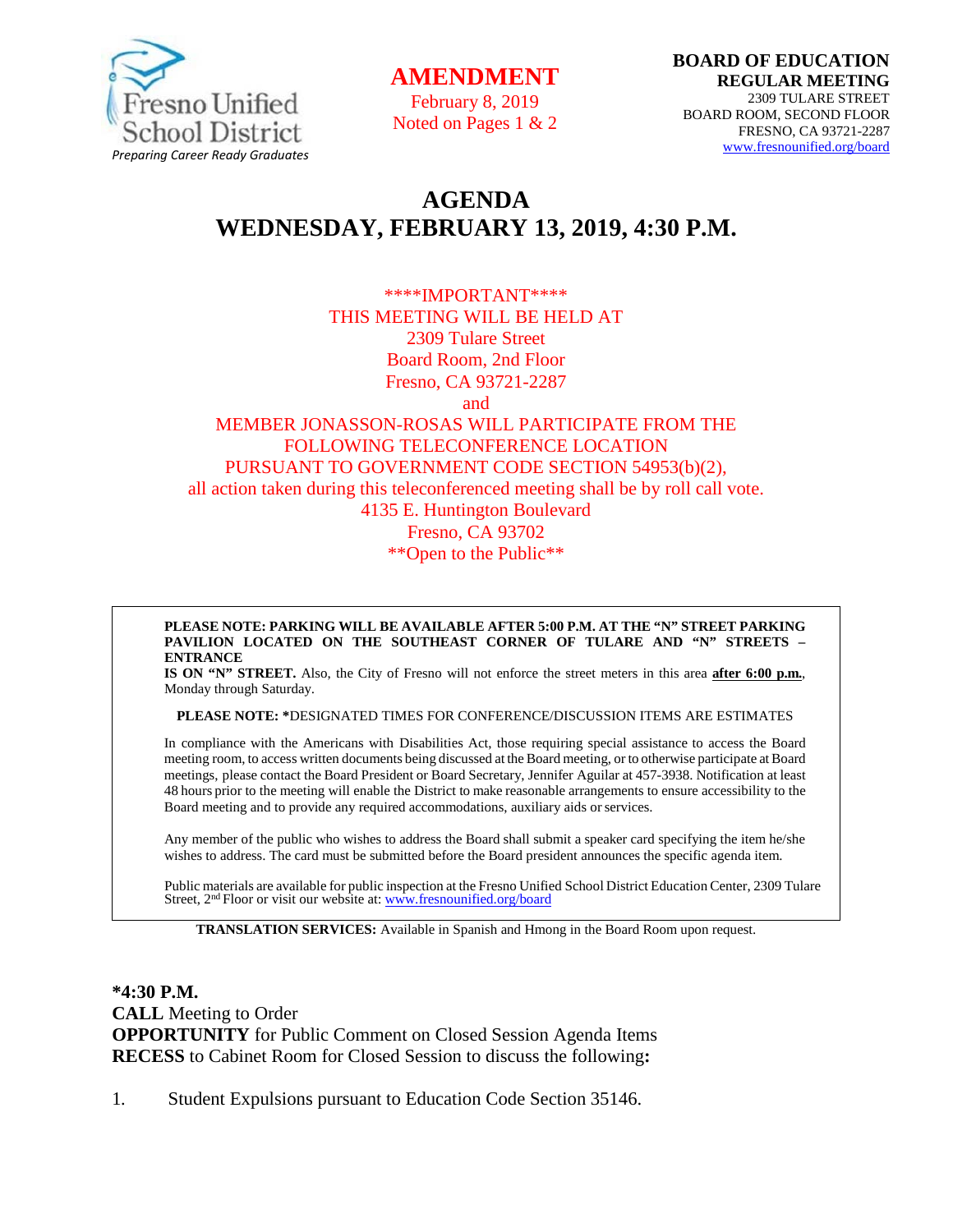- 2. Conference with Labor Negotiator (Government Code Section 54957.6); FUSD Negotiator(s): Paul Idsvoog; Employee Organizations(s): FTA, CSEA, Chapter 125, CSEA, Chapter 143, SEIU, Local 521, FASTA/SEIU, Local 521/CTW, CLC, Fresno Unified Building & Construction Trades/FTA; International Association of Machinists and Aerospace Workers (IAMAW), Unrepresented Employees: All Management, Confidential, and Supervisory Employees.
- 3. Public Employee Discipline/Dismissal/Release/Reassignment/Resignation. *a. Director*
- 4. Public Employment/Appointment (Government Code Section 54957).
	- *a. Director*
	- *b. Principal*
- 5. Conference with Legal Counsel Existing Litigation (Government Code Section 54956.9(d)(1)).
	- *a. Stephen K. Davis v. Fresno Unified School District, Fresno Superior Court Case No. CECG03718, Fifth District Court of Appeal Case No. F068477*
- 6. Conference with Legal Counsel Anticipated/Pending/Threatened Litigation (Government Code Section 54956.9(d)(2)).
	- *a. One (1) potential case: Incident at Bullard High School on Jan. 11, 2019 involving District Trustee and a student represented by Attorney R. Bonakdar, per attorney statements to media on Jan. 21, 2019*.
	- *b. Potential Case: Brown Act Cease and Desist Letter Bonakdar Law Firm*
- 7. Conference with Legal Counsel Anticipated Litigation (Government Code Section 54956.9(d)(4)).
	- *a. Potential Case: One (1)*

# **6:00 P.M., RECONVENE** and report action taken during Closed Session, if any.

# **PLEDGE OF ALLEGIANCE**

Sherri Arrington and Porsha Lacy parents that have had a positive impact at Kings Canyon Middle School will lead the flag salute.

## **HEAR Reports from Student Board Representatives**

An opportunity is provided to hear comments/reports from Student Board Representatives from McLane High School. Contact person. Kim Mecum, telephone 457-3731.

## **HEAR Report from Superintendent**

# **OPPORTUNITY for Public Comment on Consent Agenda Items**

**ALL CONSENT AGENDA** items are considered to be routine bythe Board of Education and will be enacted by one motion. There will be no separate discussion of items unless a Board member so requests, in which event, the item(s) will be considered following approval of the Consent Agenda.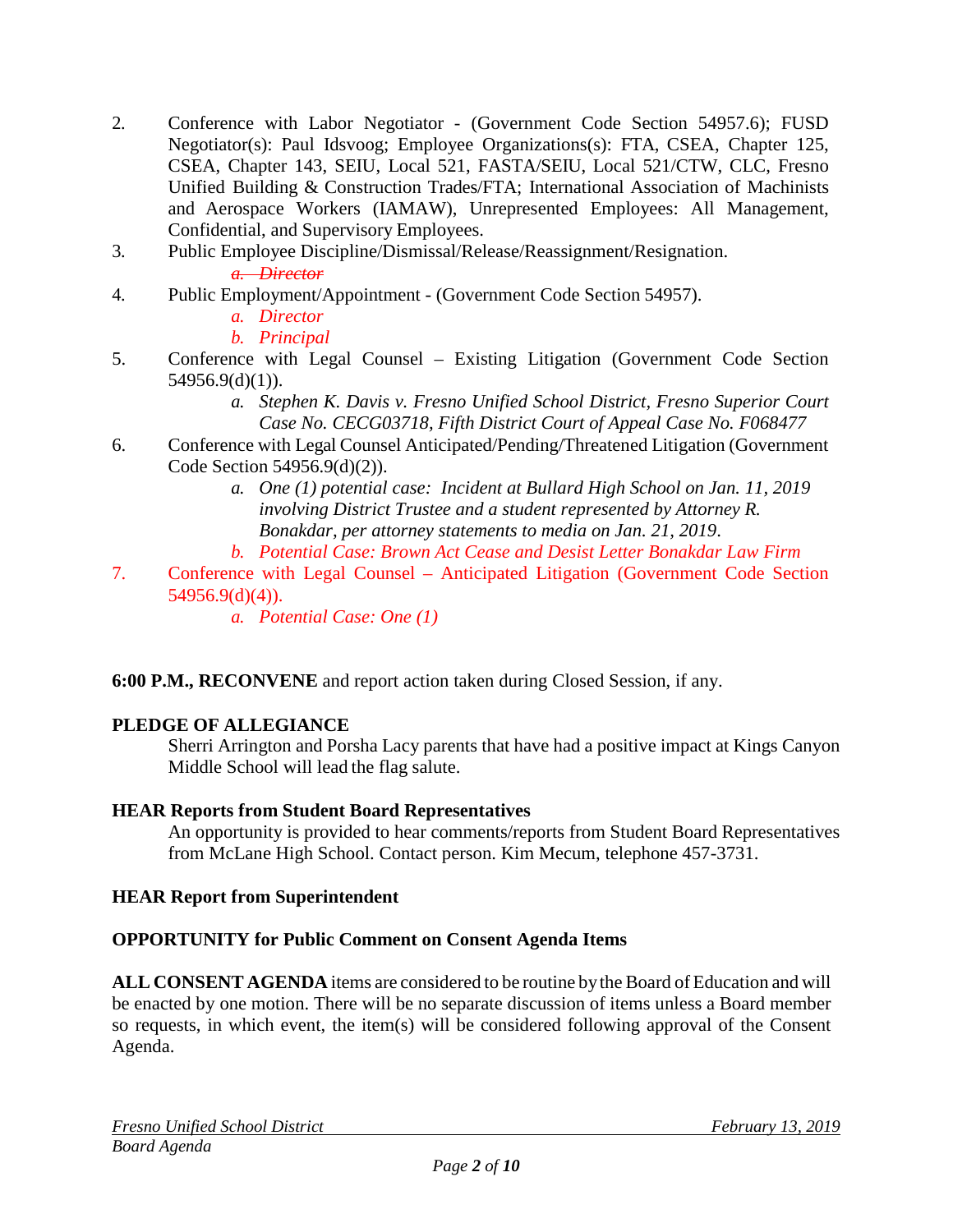# **A. CONSENT AGENDA**

## **A-1, APPROVE Personnel List**

Included in the Board binders is the Personnel List, Appendix A, as submitted. The Superintendent recommends approval. Contact person: Paul Idsvoog, telephone 457- 3548.

## **A-2, ADOPT Findings of Fact and Recommendations of District Administrative Board**

The Board of Education received and considered the Findings of Fact and Recommendations of District Administrative Panels resulting from hearings on expulsion and readmittance cases conducted during the period since the January 30, 2019 Regular Board meeting. The Superintendent recommends adoption. Contact person: Kim Mecum, telephone 457-3731.

## **A-3, APPROVE Minutes from Prior Meeting**

Included in the Board binders are the draft minutes for the January 15, 2019 Special Meeting and the January 16, 2019 Regular Meeting. The Superintendent recommends approval. Contact person: Robert G. Nelson, telephone 457-3884.

## **A-4, ADOPT Healthy Air Living Standards Resolution**

It is recommended the Board adopt a Healthy Air Living Standards Resolution given that data suggests the Central Valley has some of the worst air quality in the nation. The youth in the Central Valley are most at-risk for developing chronic lung problems, such as asthma, and it is imperative we promote healthy air living standards. The draft resolution will available on, or before, February 8, 2019. The Superintendent recommends adoption. Fiscal impact: There is no fiscal impact to the district at this time. Contact person: David Chavez, 457-3566.

## **A-5, ADOPT Resolutions Delineating Authorized District Agents to Sign on Behalf of Fresno Unified School District**

Included in the Board binders are Resolutions 18-11 through 18-17 presented for adoption to update authorized officials to sign various business transactions on behalf of Fresno Unified School District. These resolutions will be effective for the period beginning February 13, 2019, until revoked or superseded. The Superintendent recommends adoption. Fiscal impact: There is no fiscal impact to the district. Contact person: Ruth F. Quinto, telephone 457-6226.

#### **A-6, Approve Termination for Convenience Agreement and Mutual Release between Fresno Unified and Conterra Wireless Broadband, LLC**

Included in the Board binders and recommended for approval is the Termination for Convenience Agreement and Mutual Release between Fresno Unified and Conterra Wireless Broadband, LLC, dba Conterra Broadband Services. On January 10, 2018, the Board approved award of Bid E20005, Wide Area Network Services Dark Fiber and Lit Fiber Options, to Conterra. However, after extensive review of State of California requirements for special construction on dark fiber networks, the district and Conterra have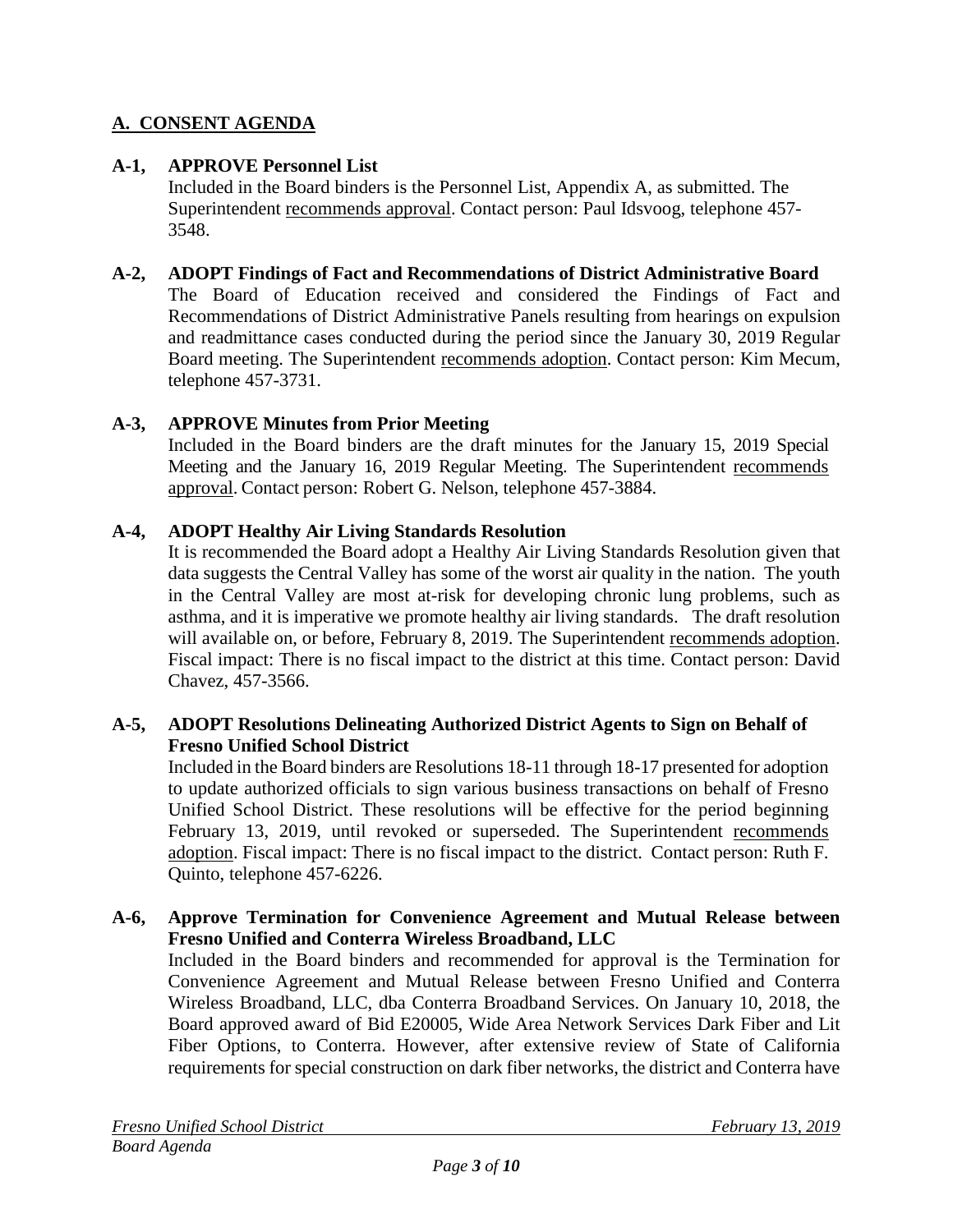determined that it is in their respective best interests to terminate the agreement resulting from the bid award. The parties were unable to find common ground regarding the prevailing wage requirement. There is no cost to the district for any work completed to date, and termination has no operational impact. The Superintendent recommends approval. Fiscal impact: Terminating the agreement has no fiscal impact. Contact person: Karin Temple, telephone 457-3134.

## **A-7, APPROVE Addendum to Independent Contractor Services Agreement with Goodfellow Occupational Therapy**

Included in the Board binders is an addendum with Goodfellow Occupational Therapy in the amount of \$26,775. This vendor will provide occupational therapy services to students as required by Individualized Education Programs. The Superintendent recommends approval. Fiscal impact: Sufficient funds in the amount of \$26,775 are available in the Special Education budget. Contact person: Kim Mecum, telephone 457- 3731.

## **A-8, APPROVE Award of Bid 19-01, Plumbing Supplies**

Included in the Board binders is information on Bid 19-01, which is recommended for award to establish a fixed unit price for the purchase of plumbing supplies for use districtwide such as faucets, drinking fountains, and toilets. Staff recommends award to the lowest responsive, responsible bidder:

Sections B-F: Winsupply of Fresno County (Fresno, California) \$523,359

Staff also recommends rejecting Bid 19-01 Section A, as the substituted items are not equivalent to the specified items. Section A will be re-bid in the future. In addition, staff recommends rejecting the low bidder on Bid 19-01 Section B, Apple Specialties Inc. The Bid is non-responsive because pricing was not submitted for all required items. The Superintendent recommends approval. Fiscal impact: Funding from the Maintenance Department budget will be determined on a project by project basis. The estimated annual usage is \$523,359. Contact person: Karin Temple, telephone 457-3134.

## **A-9, APPROVE Award of Bid 19-13, Installation of Exterior Lighting for Various Middle Schools**

Included in the Board binders is information on Bid 19-13, to install district supplied LED wall packs, surface mounts and retrofit kits at nine middle schools: Ahwahnee, Computech, Cooper, Fort Miller, Scandinavian, Tehipite, Tenaya, Tioga and Yosemite for enhanced safety and security. The district has purchased \$335,075 in lighting materials utilizing a Board-approved piggyback contract, to mitigate long lead times and take advantage of lower costs. Therefore, the total cost of the exterior lighting upgrade project is \$378,575.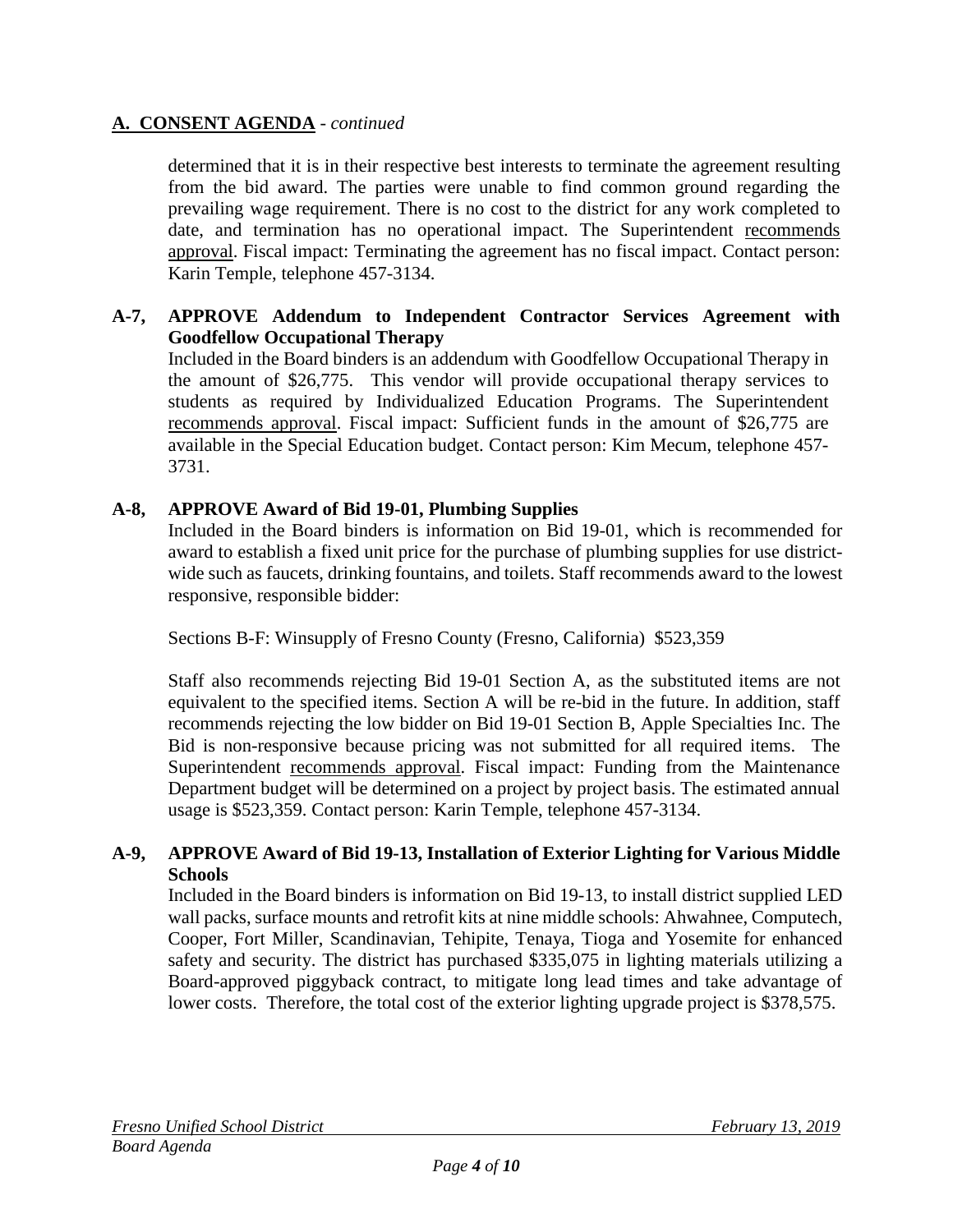Staff recommends award to the lowest responsive, responsible bidder:

Imperial Electric Service Inc. (Fresno, Ca.) \$43,500

The Superintendent recommends approval. Fiscal impact: The recommended bid award of \$43,500 for lighting installation is available in the Measure X Fund. The total Measure X project cost, including the lighting materials previously purchased, is \$378,575. Contact person: Karin Temple, telephone 457-3134.

## **A-10, APPROVE Award of Bid 19-18 Phase 2B, Installation of District Video Security System at Elementary Schools**

Included in the Board binders is information on Bid 19-18 Phase 2B, which is recommended for award to provide high definition video security systems at eight elementary schools: Addams, Ericson, Ewing, Jefferson, Greenburg, Lincoln, Robinson and Winchell. The project includes installing low voltage wiring and electrical power connections, and mounting district supplied video security equipment. This is the fourth of eight phases of the project to provide enhanced security systems to all elementary schools. All phases are planned to be completed by the start of school in August 2019.

Staff recommends award to the lowest responsive, responsible bidder:

Sections 1 & 2: Kertel Communications, Inc. dba Sebastian (Fresno, Ca.) \$216,304

The Superintendent recommends approval. Fiscal impact: The recommended bid award of \$216,304 is available in the Measure X Fund. The total Measure X project cost, including the security system materials previously purchased, is \$324,262. Contact person: Karin Temple, telephone 457-3134.

## **A-11, APPROVE Revised Job Description for Nutrition Services Manager, Designation as Classified, Non-Exempt, and Approve Revisions to the Food Services Salary Schedule for Nutrition Services Cook/Baker and Nutrition Services Manager**

Revised job description for Nutrition Services Manager reflects the expansion of district feeding programs and collaboration with the district supervisor regarding the food services operations and providing specialized support for purchase or acquisition of district-wide food service equipment, supplies, commodities and associated products to meet the needs of students and families. The Nutrition Services Manager position is designated as Classified, Non-Exempt and to be placed on a newly created F-21 of the Food Services Salary Schedule, an increase of 2.5%. The Superintendent recommends approval. Fiscal impact: Sufficient funds are available in the Food Services budget. There is no fiscal impact to the district for the Food Services positions. Contact person: Paul Idsvoog, telephone 457-3548.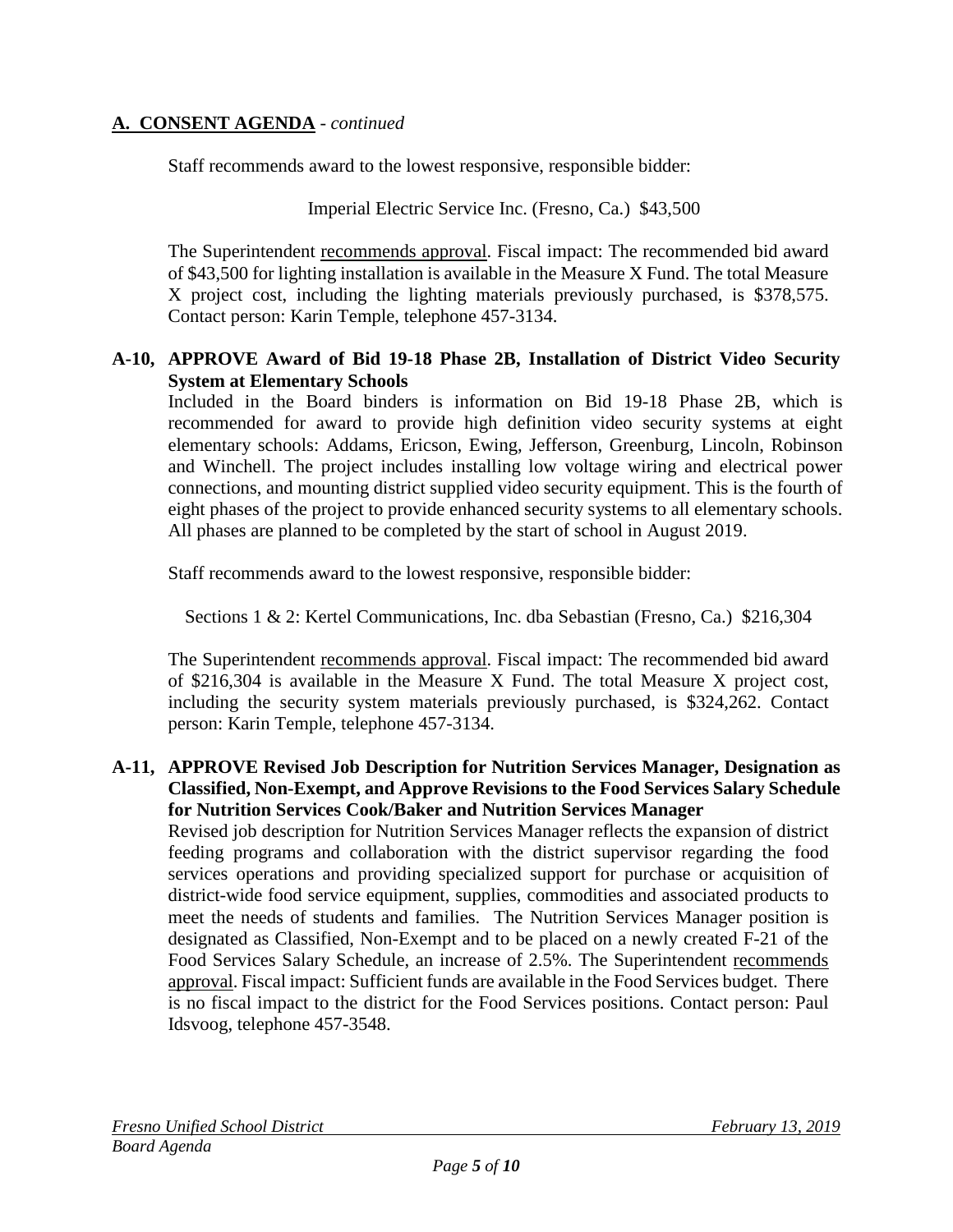## **A-12, RATIFY Three Agreements between Fresno Unified School District and State Center Community College District for the State Center Adult Education Consortium Staff Reimbursement of Costs**

Included in the Board binders are three agreements between Fresno Unified School District and State Center Community College District for the loan of Fresno Unified staff for the State Center Adult Education Consortium (SCAEC). The district will be reimbursed for the full salary and benefits from the SCAEC funding (Assembly Bill 104 Adult Education Block Grant) for three positions. The Superintendent recommends ratification. Fiscal impact: The amount of \$522,414 will be reimbursed by State Center Adult Education Consortium. Contact person: Kim Mecum, telephone 457-3731.

## **A-13, RATIFY Memorandum of Understanding with State Center Community College District for the Adult Education Program Allocation**

Included in the Board binders is a Memorandum of Understanding between State Center Community College District and Fresno Unified School District to establish the responsibilities of both parties in serving the State Center Adult Education Consortium and for Fresno Adult School to receive their approved block grant allocation of \$5,321,962. The Superintendent recommends ratification. Fiscal impact: Sufficient funds in the amount of \$5,321,962 are available in the Adult Education Block Grant allocation. Contact person: Kim Mecum, telephone 457-3731.

## **A-14, RATIFY Change Order for the Project Listed Below**

Included in the Board binders is information on the Change Order for the following project:

## **Bid 18-02, Adult Transition Program (ATP) Modernization Project**

Deduct Change Order 8: \$ (1,759)

The Superintendent recommends ratification. Fiscal impact: \$1,759 will be credited to the Measure Q Fund. Contact person: Karin Temple, telephone 457-3134.

#### **A-15, RATIFY the Filing of Notices of Completion**

Included in the Board binders are Notices of Completion for the following projects, which have been completed according to plans and specifications.

Bid 18-02, Adult Transition Program (ATP) Modernization Project

Bid 19-03, Kings Canyon Middle School Baseball Field and Softball Field Improvements Rebid

The Superintendent recommends ratification. Fiscal impact: Retention funds are released in accordance with contract terms and California statutes. Contact person: Karin Temple, telephone 457-3134.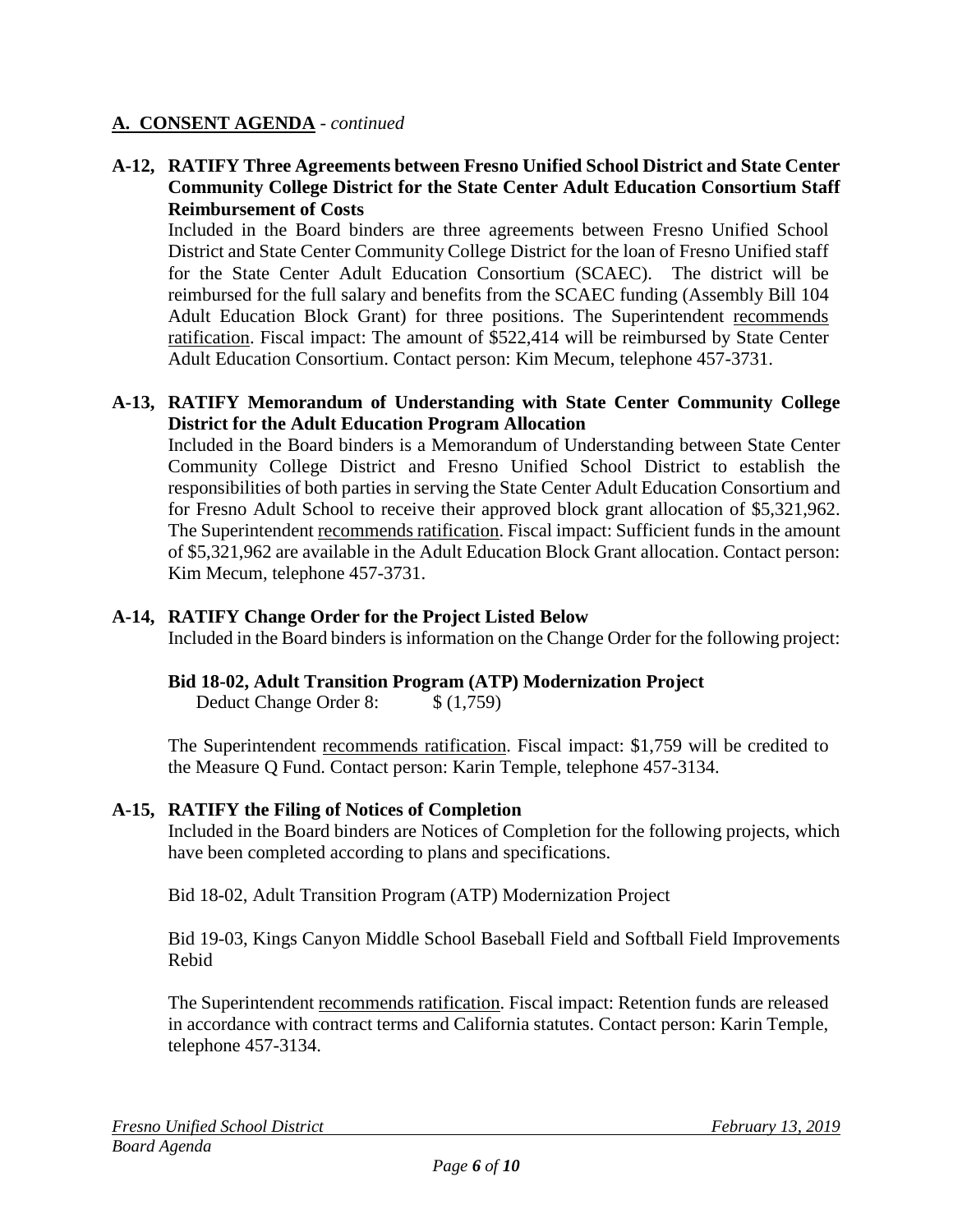## **A-16, RATIFY Purchase Orders from November 1, 2018 through November 30, 2018 – Primary Report**

Included in the Board binders is information on purchase orders issued from November 1, 2018 through November 30, 2018. Purchase orders for \$10,000 or more are presented first, followed by purchase orders for less than \$10,000. A list of purchase orders issued for Associated Student Body (ASB) accounts is also provided.

Effective with this Board agenda, two purchase order reports will be presented for ratification. The Primary Report includes all purchase orders issued during the month with the exception of those that may present a potential conflict of interest for an individual Board member. All remaining purchase orders are covered in the Supplemental Report. The Superintendent recommends ratification. Fiscal impact: Funding is noted on the attached pages. Contact person: Karin Temple, telephone 457-3134.

## **A-17, RATIFY Purchase Orders from November 1, 2018 through November 30, 2018 – Supplemental Report**

Included in the Board binders is information on purchase orders issued from November 1, 2018 through November 30, 2018.

Effective with this Board agenda, two purchase order reports will be presented for ratification. The Primary Report includes all purchase orders issued during the month with the exception of those that may present a potential conflict of interest for an individual Board member. All remaining purchase orders are covered in the Supplemental Report. The Superintendent recommends ratification. Fiscal impact: Funding is noted on the attached pages. Contact person: Karin Temple, telephone 457-3134.

## **END OF CONSENT AGENDA (ROLL CALL VOTE)**

# **UNSCHEDULED ORAL COMMUNICATIONS**

Individuals who wish to address the Board on topics within the Board's subject matter jurisdiction, but **not** listed on this agenda may do so at this time. If you wish to address the Board on a specific item that is listed on the agenda, you should do so when that specific item is called.

While all time limitations are at the discretion of the Board President, generally members of the public will be limited to a maximum of three (3) minutes per speaker for a total of thirty (30) minutes of public comment as designated on this agenda. Any individual who has not had an opportunity to address the Board during this initial thirty (30) minute period may do so at the end of the meeting after the Board has addressed all remaining items on this agenda. Without taking action and only as expressly permitted by Board Bylaw 9323, Board members may ask questions, make brief announcements, or provide a brief response to statements presented by the public about topics raised in unscheduled oral communications. Board members must be recognized by the President in order to speak and will generally be limited to no more than one (1) minute each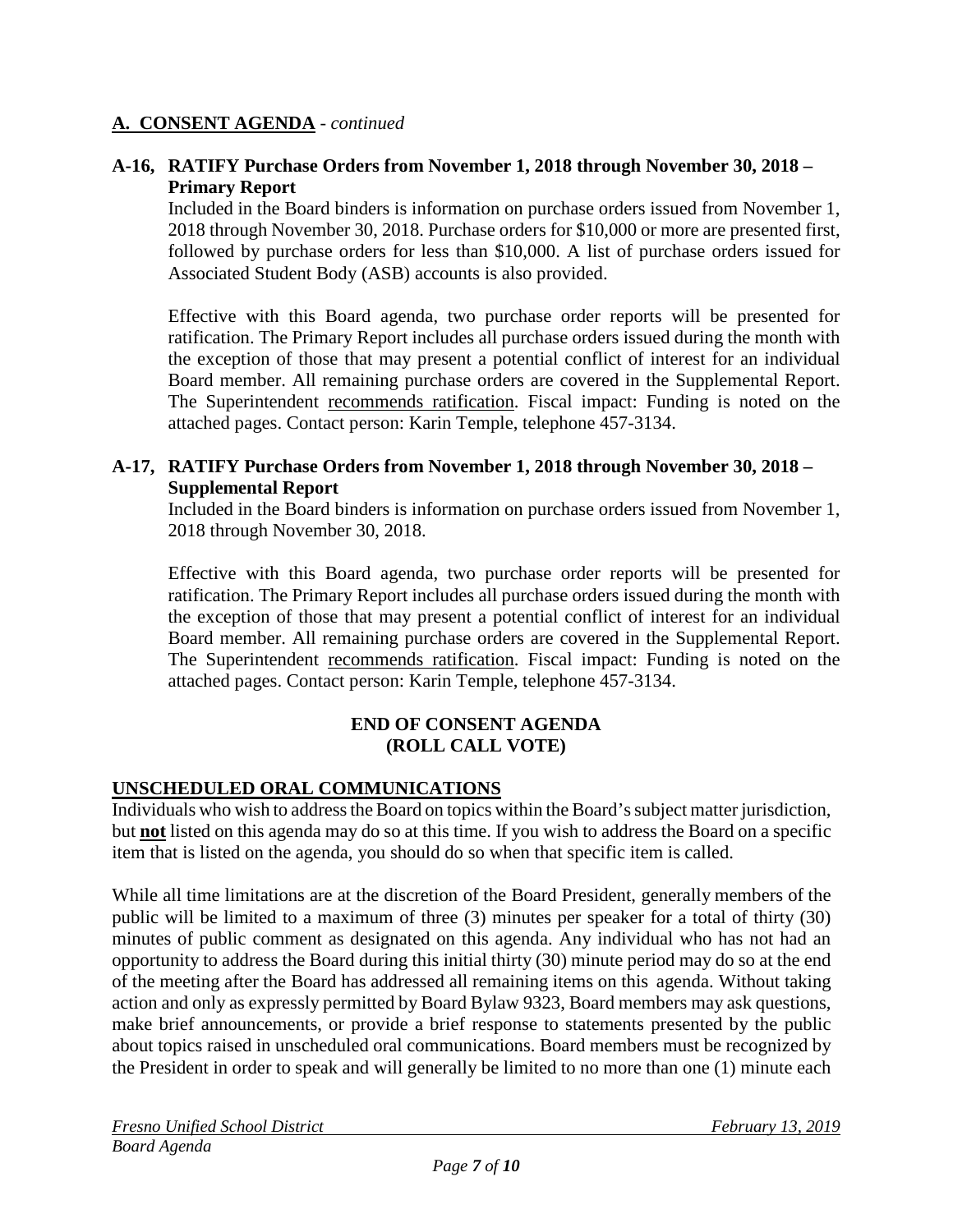for this purpose. The Board President shall have the discretion to further limit Board members' opportunity to speak on topics raised in unscheduled oral communications to ensure the orderly and efficient conduct of District business.

Members of the public with questions on school district issues may submit them in writing. The Board will automatically refer to the Superintendent any formal requests that are brought before them at this time. The appropriate staff member will furnish answers to questions.

# **B. CONFERENCE/DISCUSSION AGENDA**

# **6:40 P.M.**

**B-18, PRESENT and DISCUSS Master Plan for English Learner Success: Implementation Update**

Staff will present an update about Master Plan actions being implemented in four areas: 1) Employment and development of experts in English language development and bilingual education 2) Advancement of quality teaching for English learner students 3) Establishment of structures and systems to support student and parent aspirations and goals 4) Realignment of instructional program options, policies, structures, and systems for English learner students. Fiscal impact: Funds are available in the English Learner Services Department Budget. Contact person: Kim Mecum, telephone 457-3731.

## **7:00 P.M.**

## **B-19, DISCUSS and APPROVE Addendum to Independent Contractor Services Agreement with PresenceLearning, Inc.**

Included in the Board binders is an addendum with PresenceLearning, Inc. in the amount of \$999,000. This vendor will provide speech/language services to students as required by Individualized Education Programs (IEPs). The Superintendent recommends approval. Fiscal impact: Fiscal Impact to the district will be in the amount of \$999,000. Contact person: Kim Mecum, telephone 457-3731.

# **7:10 P.M.**

#### **B-20, OPPORTUNITY for PUBLIC DISCUSSION of the Fresno Teachers Association - Trades Professionals Initial Proposal to the Fresno Unified School District for the 2019-2022 Successor Agreement**

In accordance with Government Code 3547, all initial proposals of the exclusive representative shall be presented at a public meeting of the public school employer, and thereafter shall be a public record. Included in the Board binders is the Fresno Teachers Association – Trades Professionals initial proposal to the Fresno Unified School District for the 2019-2022 Successor Agreement presented at the January 30, 2019, meeting of the Board of Education and returned to this agenda for formal presentation, public discussion and acknowledgment of receipt. Fiscal impact: There is no fiscal impact to the district at this time. Contact person: Paul Idsvoog, telephone 457-3548.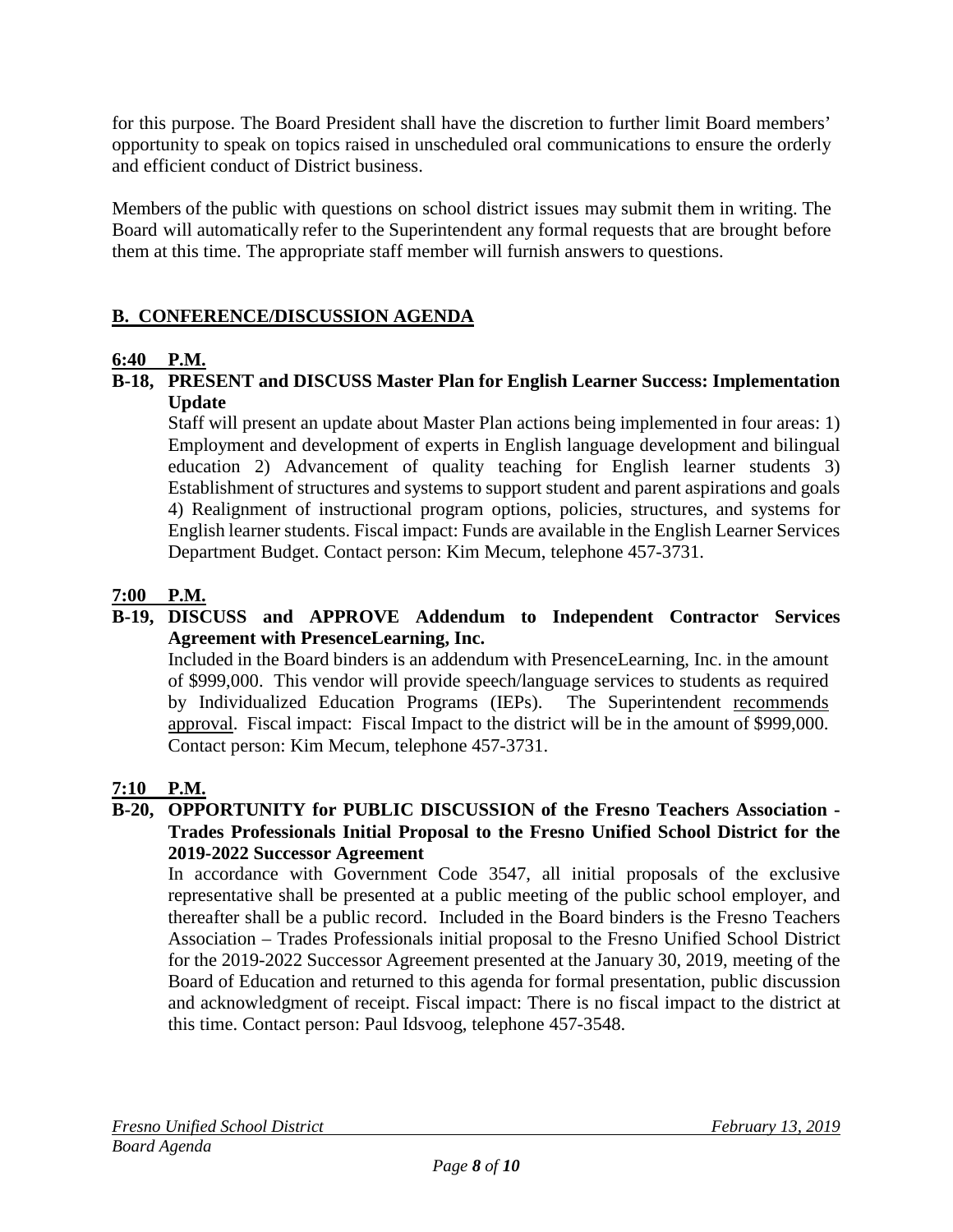# **B. CONFERENCE/DISCUSSION AGENDA** - *continued*

# **7:15 P.M.**

## **B-21, OPPORTUNITY for PUBLIC DISCUSSION and ADOPT the Fresno Unified School District Initial Proposal to the Fresno Teachers Association–Trades Professionals for the 2019-2022 Successor Agreement**

In accordance with Government Code 3547, all initial proposals of the public school employers shall be presented at a public meeting of the public school employer and thereafter shall be a public record. Included in the Board binders is the Fresno Unified School District initial proposal to the Fresno Teachers Association – Trades Professionals for the 2019-2022 Successor Agreement presented at the January 30, 2019, meeting of the Board of Education and returned to this agenda for public discussion and Board adoption. The Superintendent recommends adoption. Fiscal impact: There is no fiscal impact to the district at this time. Contact person: Paul Idsvoog, telephone 457-3548.

## **7:20 P.M.**

**B-22, OPPORTUNITY for PUBLIC DISCUSSION of the Fresno Teachers Association Initial Proposal to the Fresno Unified School District for the 2019-2022 Successor Agreement**

In accordance with Government Code 3547, all initial proposals of the exclusive representative shall be presented at a public meeting of the public school employer, and thereafter shall be a public record. Included in the Board binders is the Fresno Teachers Association initial proposal to the Fresno Unified School District for the 2019-2022 Successor Agreement presented at the January 16, 2019, meeting of the Board of Education and returned to this agenda for formal presentation, public discussion and acknowledgment of receipt. Fiscal impact: There is no fiscal impact to the district at this time. Contact person: Paul Idsvoog, telephone 457-3548.

## **7:25 P.M.**

## **B-23, OPPORTUNITY for PUBLIC DISCUSSION and ADOPT the Fresno Unified School District Initial Proposal to the Fresno Teachers Association**

In accordance with Government Code 3547, all initial proposals of the public school employers shall be presented at a public meeting of the public school employer and thereafter shall be public record. Included in the Board binders is the Fresno Unified School District initial proposal to the Fresno Teachers Association for the 2019-2022 Successor Agreement presented at the January 16, 2019, meeting of the Board of Education and returned to this agenda for public discussion and Board adoption. The Superintendent recommends adoption. Fiscal impact: There is no fiscal impact to the district at this time. Contact person: Paul Idsvoog, telephone 457-3548.